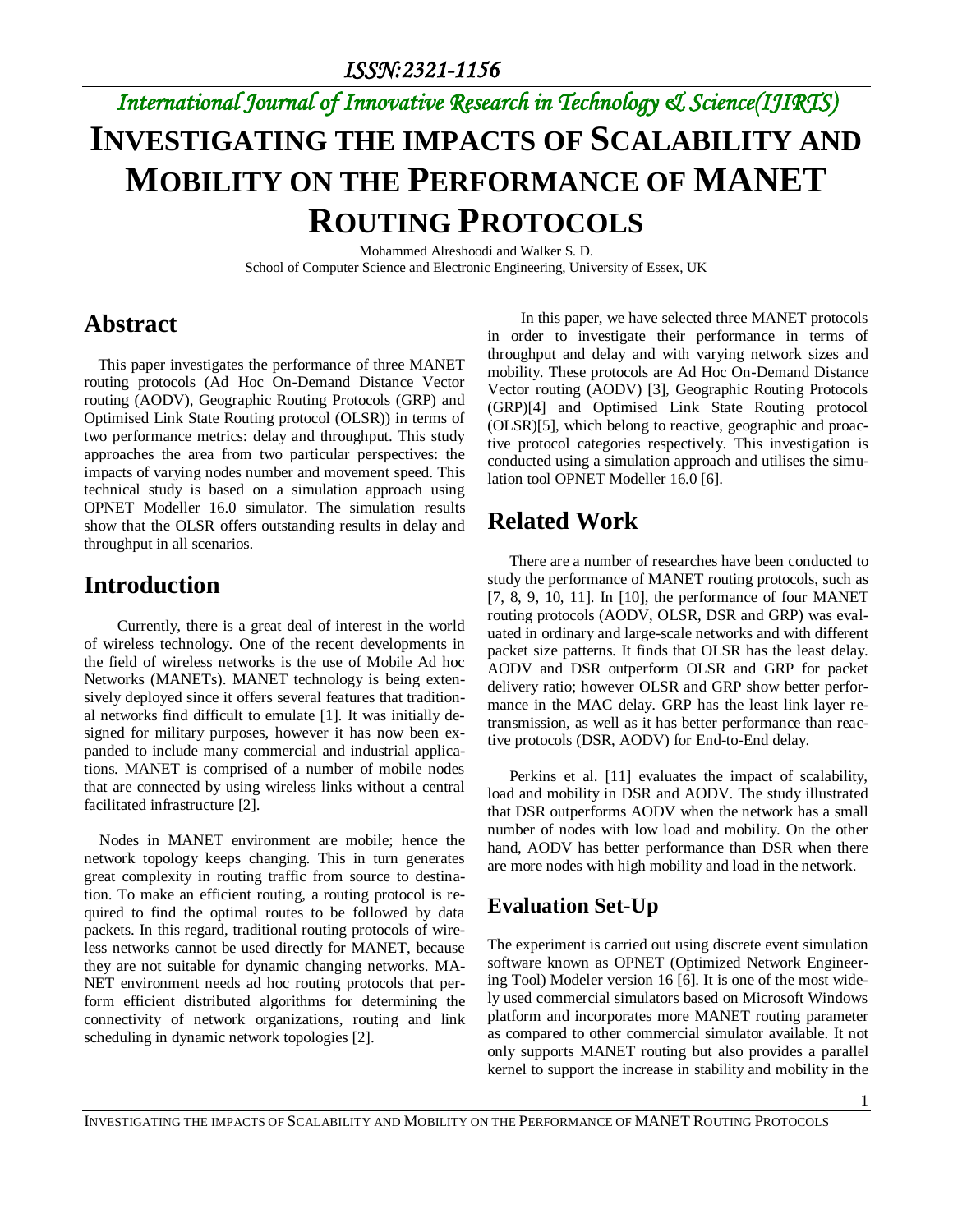# *International Journal of Innovative Research in Technology & Science(IJIRTS)*

network. Author in [12] claims that OPNET's intensive analyzing feature provides best environment for comparing and coordinating the output obtained.

 Two tasks have been conducted in order to evaluate the performance of three routing protocols. The used traffic is FTP (file size 50 kilobytes). Each task consists of three experiments, each experiment implements AODV, GRP and OLSR respectively. The behaviour of each routing protocol is evaluated in terms of throughput and delay. After simulating the designed model for 600 seconds, the results are collected. The selected speed for the three scenarios is 5 m/sec and there is no pause time between nodes.

### A. Task1: Scalability Model

In this model, three scenarios are designed in order to observe the effect of scalability by using different number of nodes. Each scenario contains 20, 40 and 80 nodes respectively and the used node speed for the three scenarios is 5 m/s with no pause time.

In Figures 1, 2 and 3, we can see the throughput average values of AODV, GRP and OLSR protocols in three different network sizes: 20, 40 and 80 mobile nodes. The results show that the throughput of the three protocols increases when the number of mobile nodes are increased. This is because more nodes are available to generate or route packets to the destination. It is clear from these graphs that the throughput of OLSR is higher than that of AODV and GRP.

The OLSR shows a good stable throughput for MANET due to its proactive characteristic. Indeed OLSR is always engaged with maintaining and updating its routing information with all the network nodes by periodically broadcasting HELLO messages and Topology Control messages for discovering neighbourhood nodes and maintaining the routing table. Furthermore, its independency over network traffic and network density is another factor that helps OLSR to achieve higher throughput than reactive and geographic routing protocols. For AODV protocol, it illustrates more throughput than GRP, as shown in Figure 1. AODV does not exchange routing messages every time, eliminating the source routing overhead. It only obtains the required route when needed. On the other hand, GRP receives the least amount of throughput. It does not use routing table but is based on the node position.



**Figure 1: Throughput of AODV in three levels of scalability**



**Figure 2: Throughput of GRP in three levels of scalability**



**Figure 3: Throughput of OLSR in three levels of scalability**

In Figures 4, 5 and 6, we can see the delay average values of AODV, GRP and OLSR protocols in three different network sizes: 20, 40 and 80 mobile nodes. AODV protocol in 80 nodes illustrates a higher delay than in 20 and 40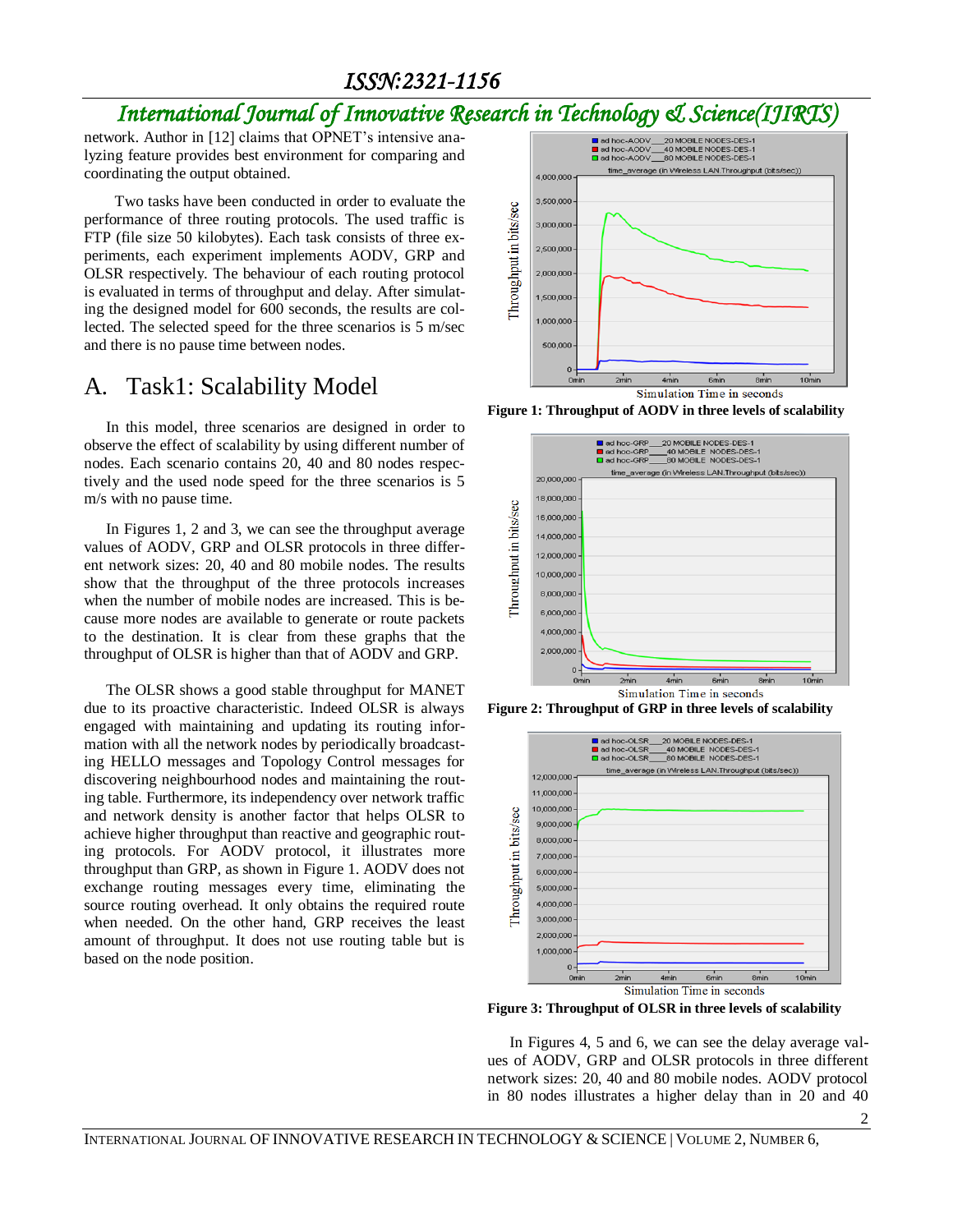# *International Journal of Innovative Research in Technology & Science(IJIRTS)*

nodes. That is to say, the delay of AODV increases when the number of nodes increases. The reason for this is that the AODV protocol uses broadcasting method, which is rarely used in larger networks. It broadcasts the routing requests to the entire network and then continues to wait for the responses, thus making AODV and other reactive protocols display more delay than other proactive and geographic routing protocols.

On the other hand, the OLSR delay value does not show significant variation when the number of nodes increases. The delay of OLSR is the lowest in the three network sizes because of its proactive nature; it always has routes available due to periodic updating of the network routes, which results in a low level of delay in the discovery route process. Another obvious reason is that the OLSR divides network nodes into two groups; Multipoint Relays (MPR) nodes, and two hop neighbouring nodes. OLSR only uses MPR nodes to maintain "Neighbour Table" and to keep track of the other two hop neighbours. This mechanism makes OLSR more efficient in link update processes, and this helps to reduce network overhead, resulting in a low level of delay.

Likewise, GRP shows an almost constant average delay when the number of nodes is increased. This is due to the fact that GRP uses fuzzy routing criteria, which reduces the overhead caused by the flooding [13]. Fuzzy routing strategy limits the scope of the flooding, thus when a node sends a position update, the flood is only received by nodes that require the update. Moreover, GRP refers to the nodes by their location information, not address, and each node uses GPS technology to determine its own location without the help of other nodes, resulting in low overheads.



**Figure 4: Delay of AODV in three levels of scalability**



**Figure 5: Delay of GRP in three levels of scalability**



**Figure 6: Delay of OLSR in three levels of scalability**

#### B. Task2: Mobility Model

In this model, two scenarios are designed in order to observe the effect of mobility by using different nodes speed. The used node speeds for these two scenarios are 5 m/s and 20 m/s respectively with no pause time, and both scenarios contain 40 nodes.

From the simulation results, we can say that in Figure 7 the throughput of the AODV protocol decreases when the mobility rate increases. The obvious reason is that the presence of high mobility results in a stress for this protocol to forward lots of routing information because of frequent link failures and subsequent Route Discovery processes. This will result in large routing overhead, hence low throughput is likely to be induced in the network. On the other hand, the GRP protocol is found to maintain a consistent throughput

3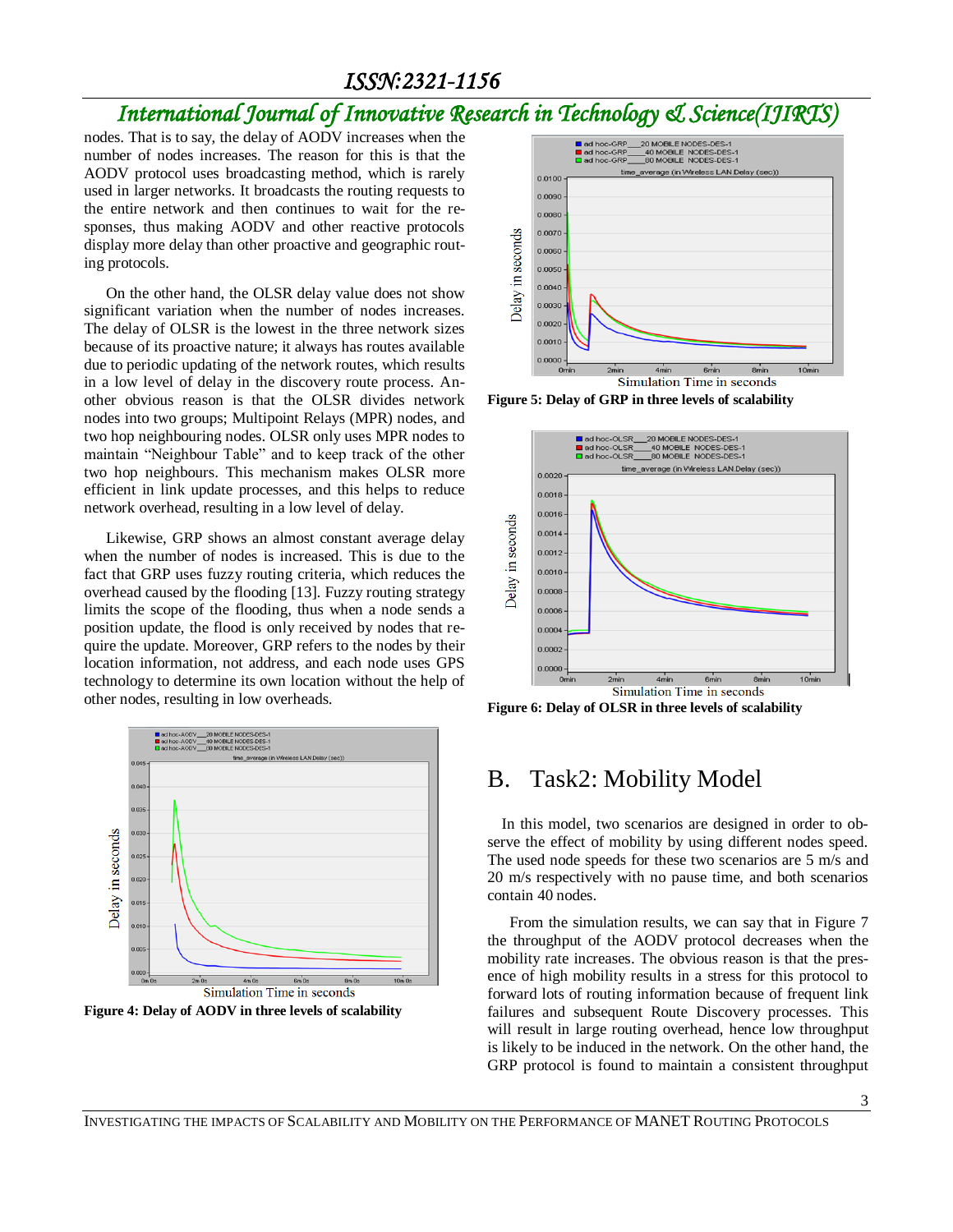### *International Journal of Innovative Research in Technology & Science(IJIRTS)*

even with higher nodes speed, as shown in Figure 8. It is very effective in high-mobility situations because it does not need routing table; instead, each node determines its own physical information without the help of other nodes. Furthermore, GRP uses a flooding strategy to obtain the location information of neighbouring nodes.

Likewise, the OLSR protocol keeps its performance at a constant level when the nodes speed shifted to a higher speed (see Figure 9). This is due to the fact that the OLSR is able to detect route failure and then carry out continuous searches for other possible routes to the destination, resulting in less packet loss. Further, the buffering feature helps OLSR to achieve a steady throughput. By comparing the three protocols, the throughput of OLSR continues to dominate that of GRP and AODV. Moreover, it is apparent that AODV shows a higher throughput than GRP even when mobility rate is increased.



**Figure 7: Throughput of AODV in node speed 5 and 20 m/s**



**Figure 8: Throughput of GRP in node speed 5 and 20 m/s**



**Figure 9: Throughput of OLSR in node speed 5 and 20 m/s**

 In addition, the mobility factor also affects the routing performance in terms of delay metric. High mobility rate causes pause time variations, and this result in a high delay. In Figure 10, we can observe that the delay of the AODV protocol increases when mobility rate increases. This is because AODV carries out searches for new routes only when they are needed, thus packets remain waiting at the buffers until the new route is found, which in turn leads to more delays. In addition, when a route breakage occurs due to high mobility, the route discovery process is required each time to establish the new route; a process that takes significant time on each occasion. As a result, delay is likely to increase in the network.

On the other side, as shown in Figure 11, GRP protocols remain at approximately constant delay even with high mobility. This is attributed to the fact that GRP refers to the nodes by their location information, not address, and each node is aware of its own location through GPS technology without the help of other nodes. As shown in Figure 12, the OLSR is slightly affected by nodes speed because it maintains the route before it is demanded so that packets are immediately forwarded when they arrive at the mobile nodes. When comparing the three protocols, it is clear that the AODV shows the highest average delay compared to OLSR and GRP protocols. By contrast, the OLSR illustrates the lowest delay even with varying nodes mobility.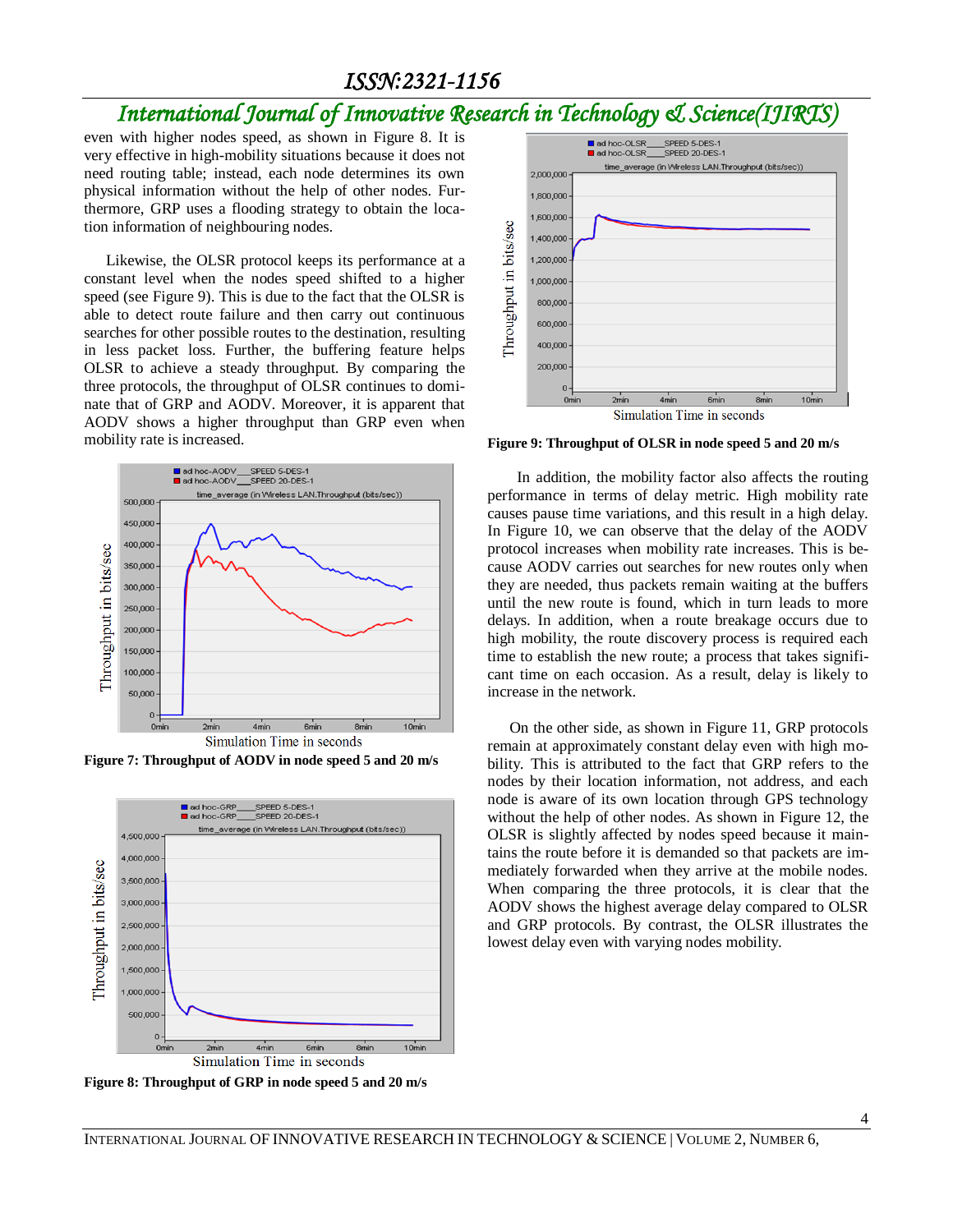# *International Journal of Innovative Research in Technology & Science(IJIRTS)*



**Figure 10: Delay of AODV in node speed 5 and 20 m/s**



**Figure 11: Delay of GRP in node speed 5 and 20 m/s**



**Figure 12: Delay of OLSR in node speed 5 and 20 m/s**

#### **Conclusions**

This study makes contributions to the performance evaluation of three IETF standardized routing protocols in a MANET environment using FTP traffic. The proposed routing protocols are GRP, OLSR and AODV, covering a range of design features, such as geographic routing, hop-by-hop routing, flooding routing, on-demand route discovery and periodic advertisement. In this study, using simulation environment (OPNET 16.0), an investigation is carried out to ascertain how these protocols respond to different network conditions in a MANET environment, with respect to scalability and mobility. The performance of the three protocols is evaluated and analyzed by determining the results of two performance metrics: throughput and delay. The following key observations are formed from the simulation results, which are as follows.

After investigating the impacts of scalability and mobility in the proposed protocols, it can be concluded that OLSR is the most effective when compared with the GRP and AODV protocols respectively. GRP protocol performs well at a high mobility rate, as well as it is not affected by the number of nodes. The AODV protocol is suitable for small networks with a low mobility rate. The pursuit of future research may also include other ad hoc protocols such as DSR, TORA, DSDV and ZRP which can be evaluated. The future research may also include other performance parameters which were not included in this study, such as routing rate, download and upload time, packets loss, and Packet Delivery Fraction (PDF).

# References

- [1] A. Koski, "Lossless ECG Coding," Computer Methods and Programs in Biomedicine, Vol. 52, No. 1 pp. 23–33, 1997.
- [1] Subir Kumar Sarkar, T. G. Basavaraju, and C. Puttamadappa, "Ad Hoc Mobile Wireless Networks: Principles, Protocols and Applications". 1st ed. Auerbach Publications, 2008.
- [2] Hossein Ashtiani, Hamed Moradi Pour, Mohsen Nikpour, " A Survey of MANET Routing Protocols in Large-Scale and Ordinary Networks". Global Journal of Computer Science and Technology, Vol 10, No 13, 2010.
- [3] C.Perkins, E.B.Royer and S.Das, "Ad hoc On-Demand Distance Vector (AODV) Routing " , RFC 3561,IETF Network Working Group, July 2003.
- [4] Jorge Ariza, "Geographic Routing Protocol vs. Table Driven Protocols ", Seminar Routing Algorithmen, 2009.